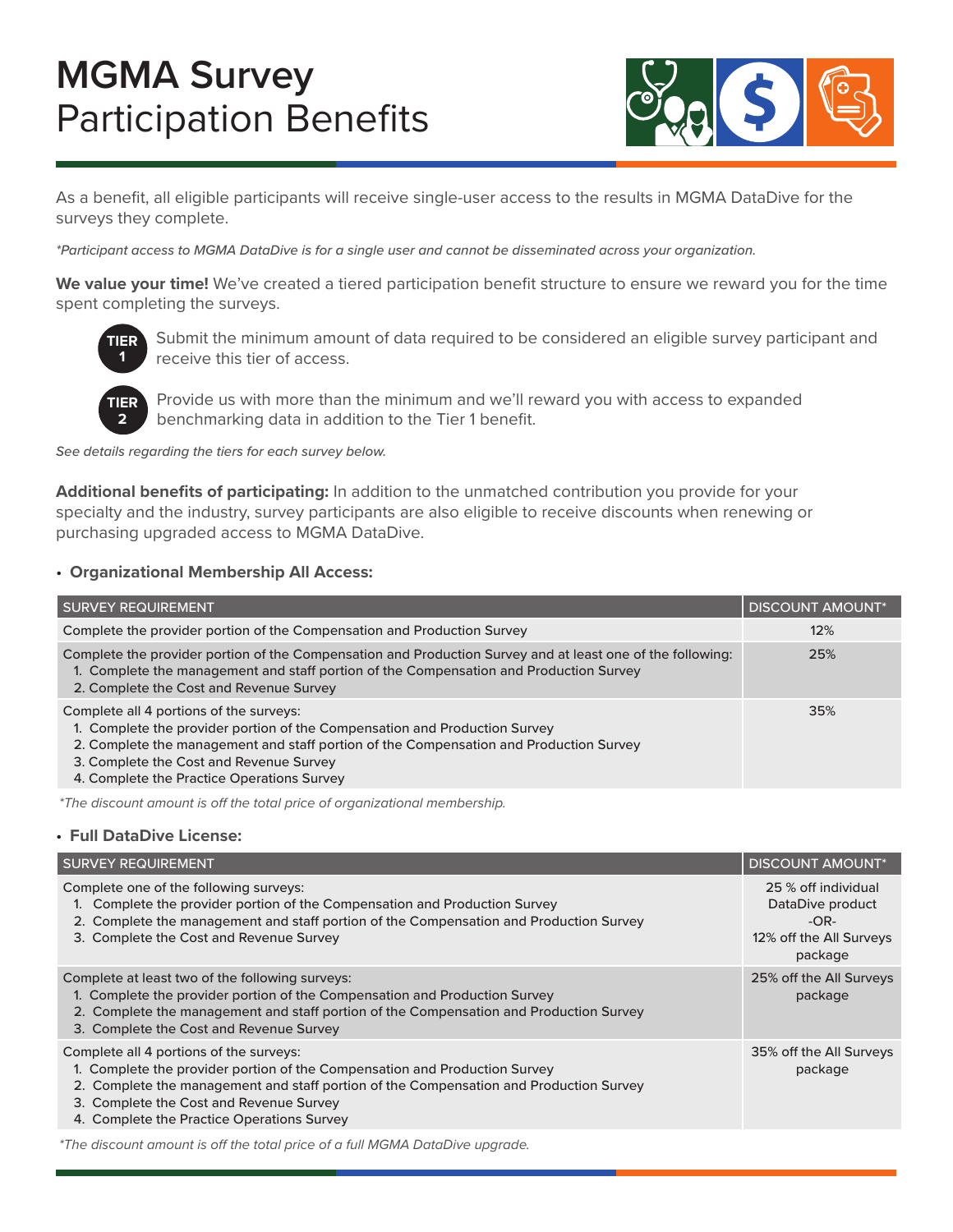When you upgrade, you'll gain more functionality, including:

- Additional benchmark and filter options
- Ability to apply multiple filters to a single data set
- Up 5 years trended data
- Customizable percentiles
- Export to Excel
- No user limit
- Your data compared side-by-side MGMA data
- Data visualization tools
- Analytical tools
- **[See all the additional benefits of upgrading here](https://www.mgma.com/data/landing-pages/mgma-datadive-and-survey-participation-benefits)**



**The Practice Profile is now open!** Before starting the surveys, make sure all of your practice(s) information is complete in the Practice Profile so your survey can be tailored to you.

If it's simple, sure. If it's not, then maybe focus on PP.

|                                                                                                            | <b>OPEN</b>         | <b>CLOSE</b>        |
|------------------------------------------------------------------------------------------------------------|---------------------|---------------------|
| Compensation and Production Survey<br>(includes providers and management/staff)<br>$\partial_{\mathbf{Q}}$ | Monday, January 3   | Friday, February 11 |
| <b>S</b> Cost and Revenue Survey                                                                           | Monday, February 28 | Friday, April 8     |
| (9<br><b>Practice Operations Survey</b>                                                                    | Monday, February 28 | Friday, April 29    |



# **MGMA Compensation and Production Survey**

((Provider compensation and production portion)

Open for participation: Monday, January 3, 2022 Final deadline for participation: Friday, February 11, 2022



Complete the required demographic and compensation questions (denoted by \*) to receive the following compensation benchmarks and filters in your single-user license of MGMA DataDive, received from participation.

#### **Benchmarks:**

- Total Compensation
- Retirement Benefits

#### **Filters:**

- Demographic Classification
- Geographic Section
- Number of FTE Physicians
- Organizational Ownership
- Practice Type
- Total Medical Revenue
- Type of Compensation Tax Form
- Years in Specialty

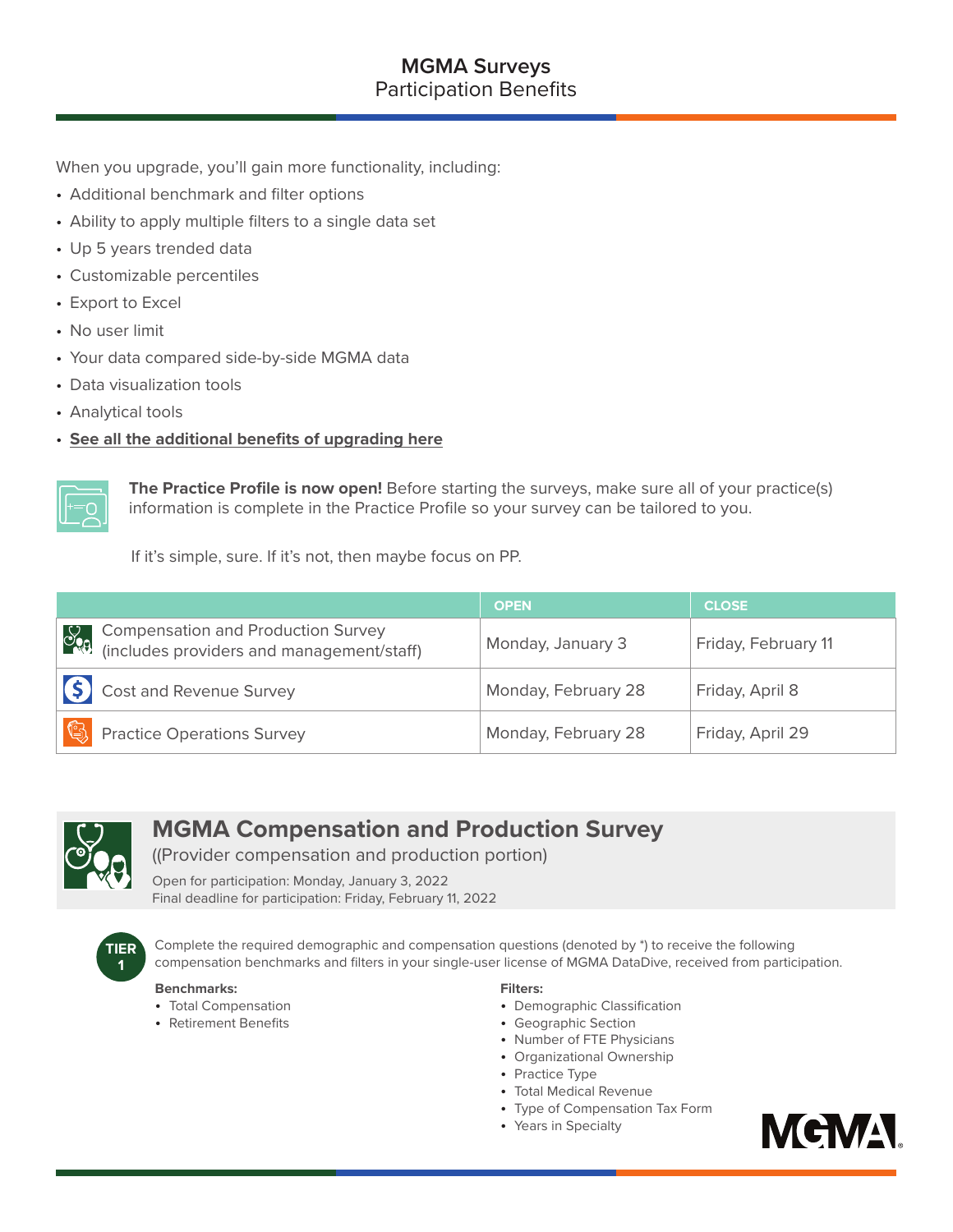

Complete the required demographic and compensation questions (denoted by \*) plus the production questions and receive Tier 1 plus additional benchmark options in your single-user, limited license version of MGMA DataDive, received from participation.

#### **Everything in Tier 1 + Additional Benchmarks:**

- ASA Units
- Collections
- Collections to ASA Units, Total RVUs, Work RVUs ratios
- Compensation to ASA Units, Collections, Gross Charges, Total RVUs, Work RVUs ratios
- Gross Charges
- Total Encounters
- Total RVUs
- Work RVUs
- Work RVUs to Total Encounters ratio

Upon completion of the provider productivity questions, you can also receive single-user access to MGMA DataDive Procedural Profile by submitting your provider'sCPT data in the link provided in the Production tab of your survey.



This link also allows participants that do not track RVUs to calculate their Work and Total RVUs to enter into the survey.



**1**

# **MGMA Compensation and Production Survey**

(Management and staff portion)

Open for participation: Monday, January 3, 2022 Final deadline for participation: Friday, February 11, 2022

**TIER** Complete the required demographic and compensation questions (denoted by \*) to receive the following compensation benchmarks and filters in your single-user license of MGMA DataDive, received from participation.

#### **Benchmarks:**

- Total Compensation
- Bonus/Incentive
- Hourly Rate Compensation
- Retirement Benefits
- Retirement Benefits as a % of Total Compensation

#### **Filters:**

- Academic Staff
- Demographic Classification
- Geographic Section
- Number of FTE Physicians
- Organizational Ownership
- Practice Type
- Total Medical Revenue



 Complete the required demographic and compensation questions (denoted by \*) plus the additional manager and staff questions and receive Tier 1 plus additional filter options in your single-user, limited license version of MGMA DataDive, received from participation.

#### **Everything in Tier 1 + Additional Filters:**

- ACMPE Status
- Certified in Position
- Compensation Method
- Formal Education Level
- Lead in Position
- Legal Organization
- Number of FTE Support Staff
- Years of Experience

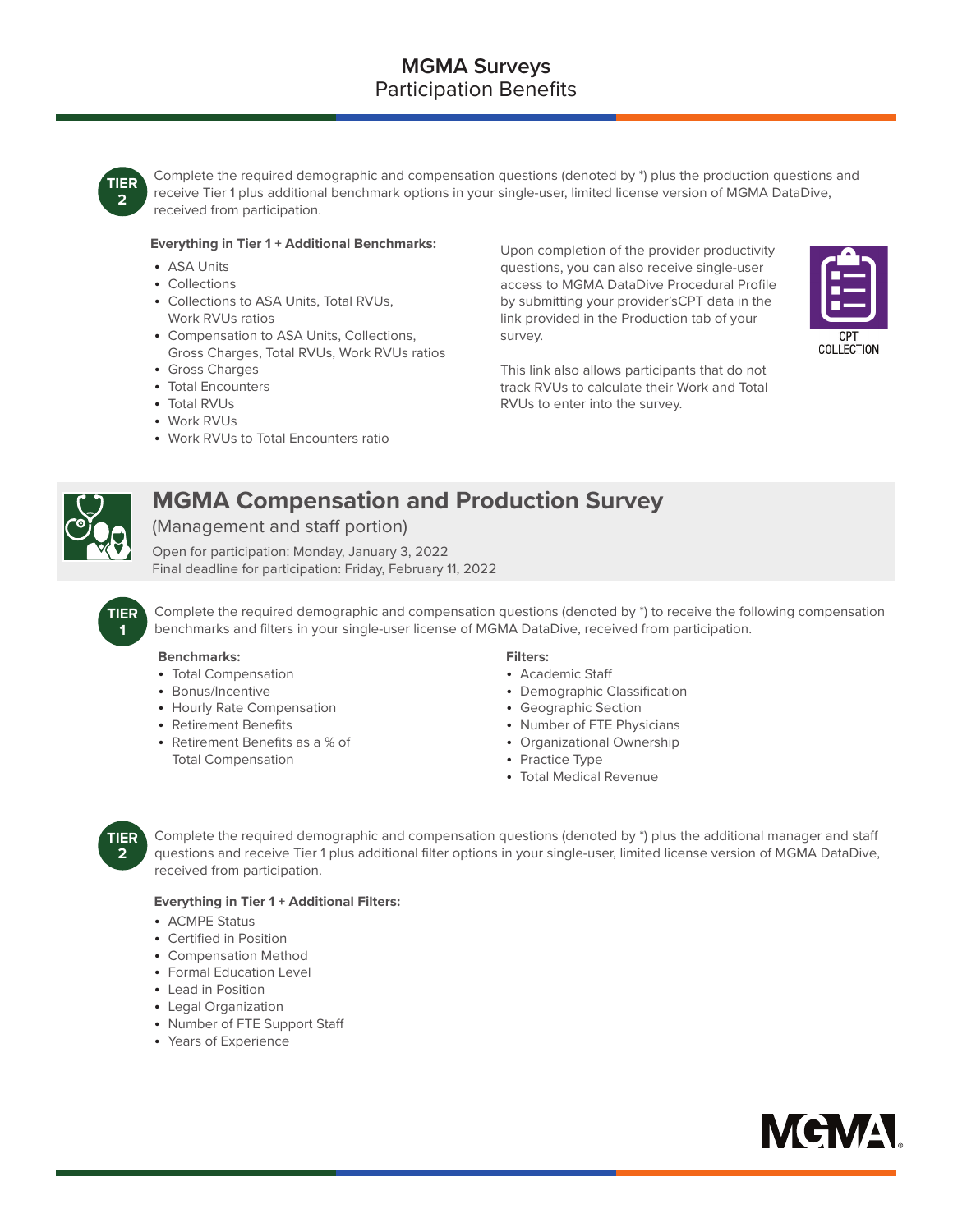

# **MGMA Cost and Revenue Survey**

Open for participation: Monday, February 28, 2022 Final deadline for participation: Friday, April 8, 2022



 Complete the required demographic and practice questions (denoted by \*) the aggregate benchmarks for each data cut, plus the following filters in your single-user license of MGMA DataDive, received from participation.

#### **Benchmarks:**

- Total AR
- Days in AR Buckets (0-30, 31-60, 61-90, 91-120, 120+)
- Total Providers FTE and Cost
- Total Physicians FTE and Cost
- Total FTE and Cost
- Total Support Staff FTE and Cost
- Total Business Operations FTE and Cost
- Total Front Office Staff FTE and Cost
- Total Clinical Support Staff FTE and Cost
- Total Ancillary Support Staff FTE and Cost
- Total General Operating Cost
- Total Operating Cost
- Total Medical Revenue
- Total Medical Revenue After Operating Cost
- Total Medical Revenue After Operating and APP Cost
- Net FFS Revenue
- Net Income
- Patients
- Work RVUs
- Total RVUs

#### **Filters:**

- Demographic Classification
- Geographic Section
- Number of FTE Physicians
- Organizational Ownership
- Total Medical Revenue

#### **Data Cuts:**

- Per FTE Physician
- As a % of Total Medical Revenue
- Per FTE Provider
- Per Square Foot
- Per Total RVU
- Per Work RVU
- Per Patient
- Per Encounter



 Complete the detailed breakouts of the aggregated totals in addition to the required demographic and practice questions (denoted by \*) to receive Tier 2 access. This will allow you to expand the aggregated level data specified above into more specific data breakouts in your single-user, limited license version of MGMA DataDive, received from participation.